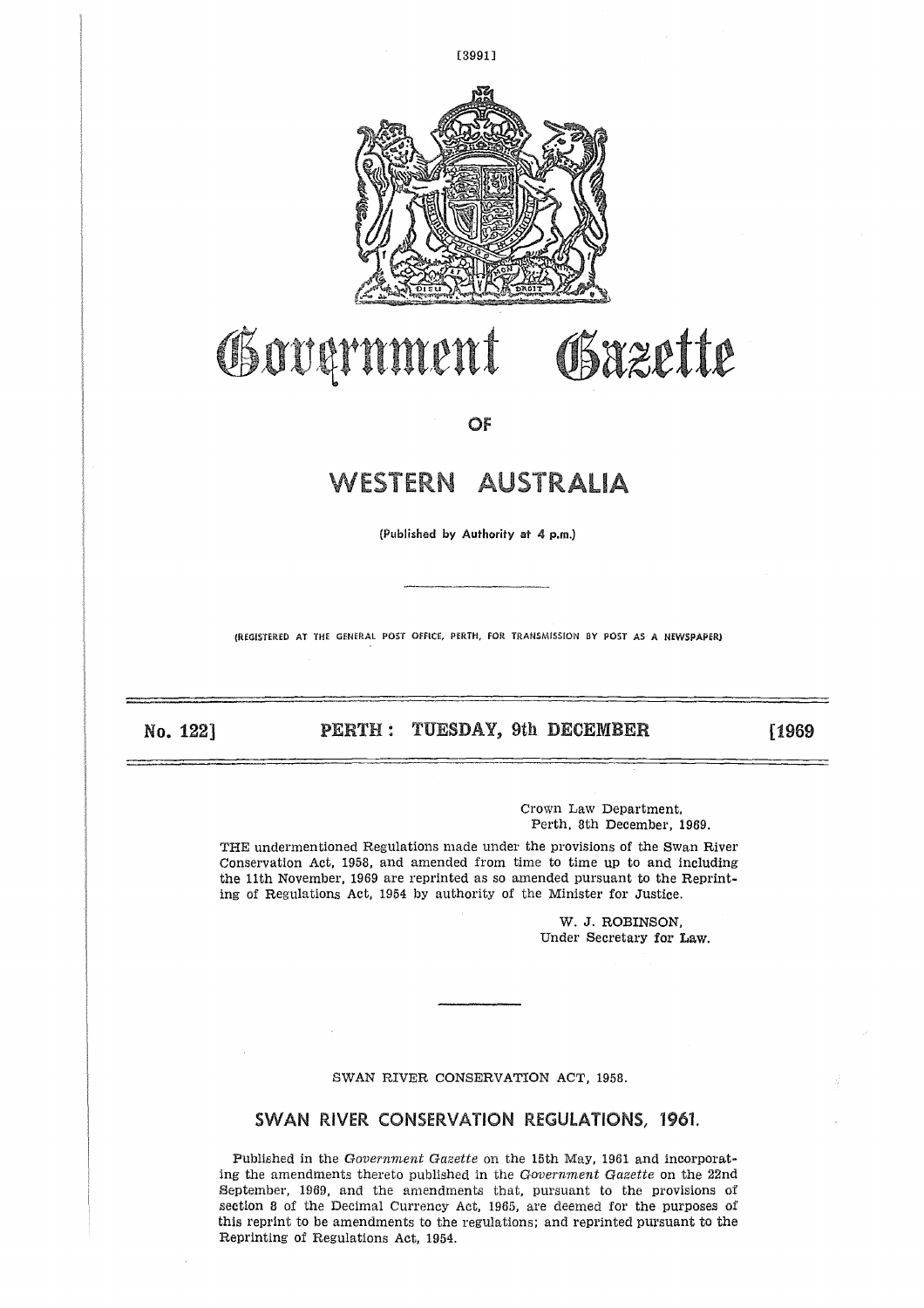Reprinted pursuant to the Reprinting of Regulations Act, 1954 by authority of the Minister for Justice, dated 5th December, 1969.

# SWAN RIVER CONSERVATION ACT, 1958.

# **SWAN RIVER CONSERVATION REGULATIONS, 1961.**

### PART 1—PRELIMINARY.

Citation.

1. These regulations may be cited as the Swan River Conservation Regulations, 1961.

#### Interpretation,

2. (1) In these regulations unless the context requires otherwise

Amended<br>by *G.G.*<br>22/9/69,<br>p. 2879.

Reg. 2.

"Appendix" means the appendix to these regulations;

"Secretary" means the Secretary to the Board;

"the Act" means the Swan River Conservation Act, 1958;

- "wastes" means industrial wastes and any other matter likely to pollute any waters;
- "waters" means waters within the meaning of subsection (1) of section 4 of the Act and waters of the Swan River and its tributaries that are from time to time defined pursuant to subsection (2) of that section as waters to which the Act applies.

(2) Expressions used in these regulations have the respective meanings given them by the Act.

# PART II—SEAL OF THE BOARD.

3. The form of the official seal of the Board is



4. The Secretary is responsible for the care of the official seal and shall keep it in safe custody.

- 5. The official seal shall not be fixed to any document unless
	- (a) the Board has, at any meeting, directed that the official seal be affixed to that document; and
	- (b) it is affixed by the Secretary in the presence of the Chairman or his deputy, and one other member of the Board or his deputy.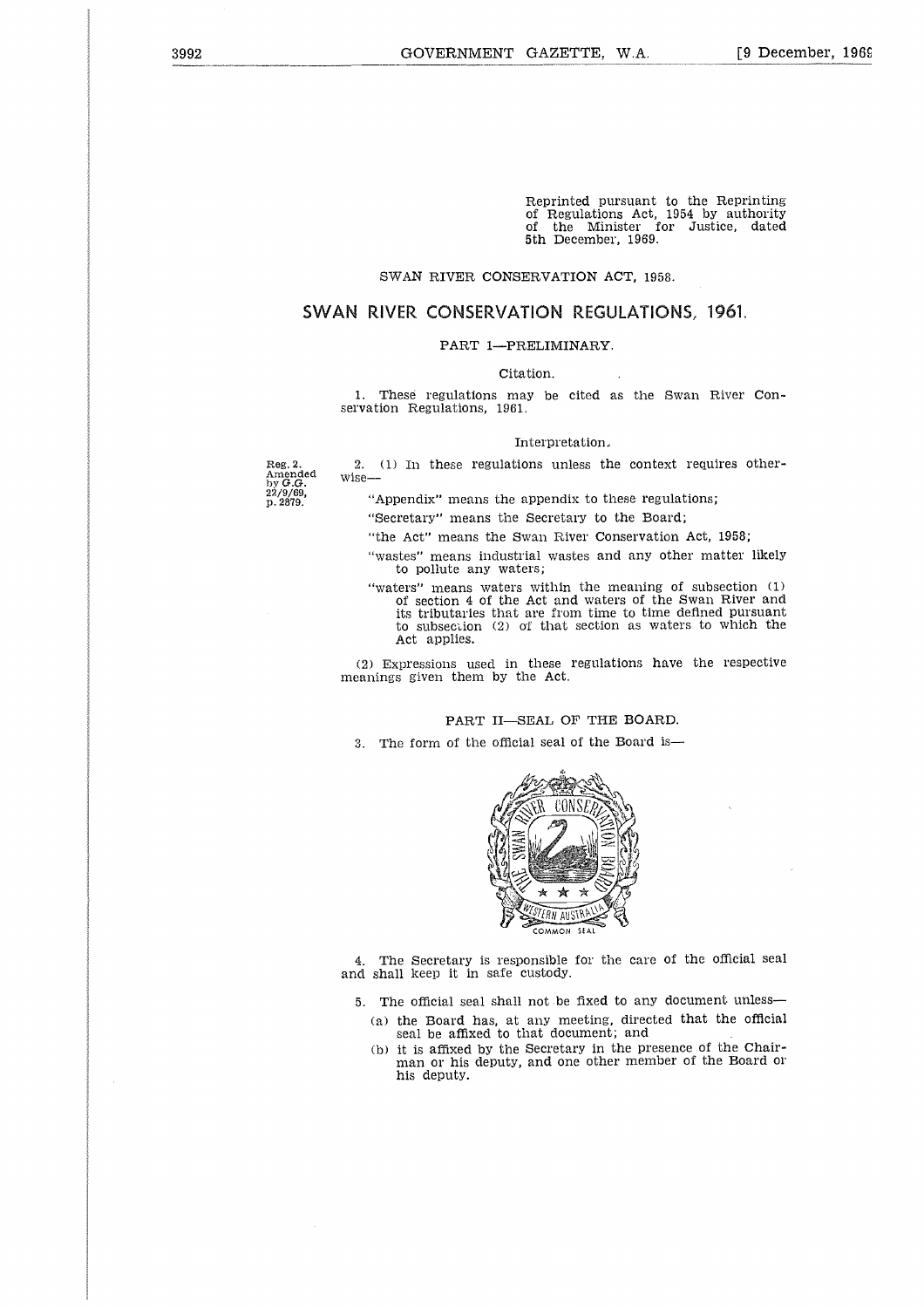### PART III—BUSINESS OF THE BOARD.

#### Meetings.

6. The Secretary shall cause to be given to each member of the Board notice of any meeting of the Board, at least three clear days before the date fixed for the meeting; but if in the opinion of the Chairman it is desirable, in the case of emergency, so to do, shorter notice of a special meeting may be so given.

7. Where, at any meeting of the Board, a quorum is not constituted, the business set down for that meeting shall be included in the business of the next meeting of the Board.

8. An entry in the minute hook, signed by the Chairman, that a resolution has been carried or lost at any meeting, shall be conclusive evidence of that fact.

9. A resolution of the Board shall not be revoked or altered unless notice of the intention to propose the revocation or alteration is given in writing to each of the members of the Board, three clear days before the meeting at which the revocation or alteration is to be proposed.

10. Where a member intends to propose the revocation or alteration of a resolution of the Board he may, in lieu of giving notice to each member personally, as required by regulation 9 of these regulations, at any meeting of the Board give notice in writing of his intention to propose the revocation or alteration at the next following meeting of the Board.

Where notice of motion has been given as provided by regulation 10 of these regulations, the Secretary, when giving notice of the next meeting to members of the Board, shall annex thereto a copy of that notice of motion.

12. (1) The Board may appoint any sub-committee, comprising such members of the Board as it considers necessary for the conduct of the business of the Board; and that sub-committee shall have power to co-opt any person or persons it considers desirable.

(2) Where the Board delegates to a sub-committee power to act, the delegation shall be under seal, as provided by section 16(1) of the Act.

#### Correspondence.

13. Any correspondence by the Board shall be signed by the Chairman or the Secretary or any other person, as may be authorised by the Chairman of the Board.

#### Accounts.

14. Accounts due and payable by the Board shall be passed by resolution, duly carried at a meeting of the Board, but the Secretary may authorise payment, where necessary, in anticipation of, and subject to, confirmation by the Board.

#### Engagement of Personnel.

15. (1) The Board may engage personnel, either in a full time<br>or part time capacity, to assist in carrying out the work and<br>functions of the Board and that personnel may include a Secretary<br>who shall be the Chief Administr inspectors.

(2) The Board, by resolution, shall fix the salary and conditions of appointment and employment, in the case of each engagement.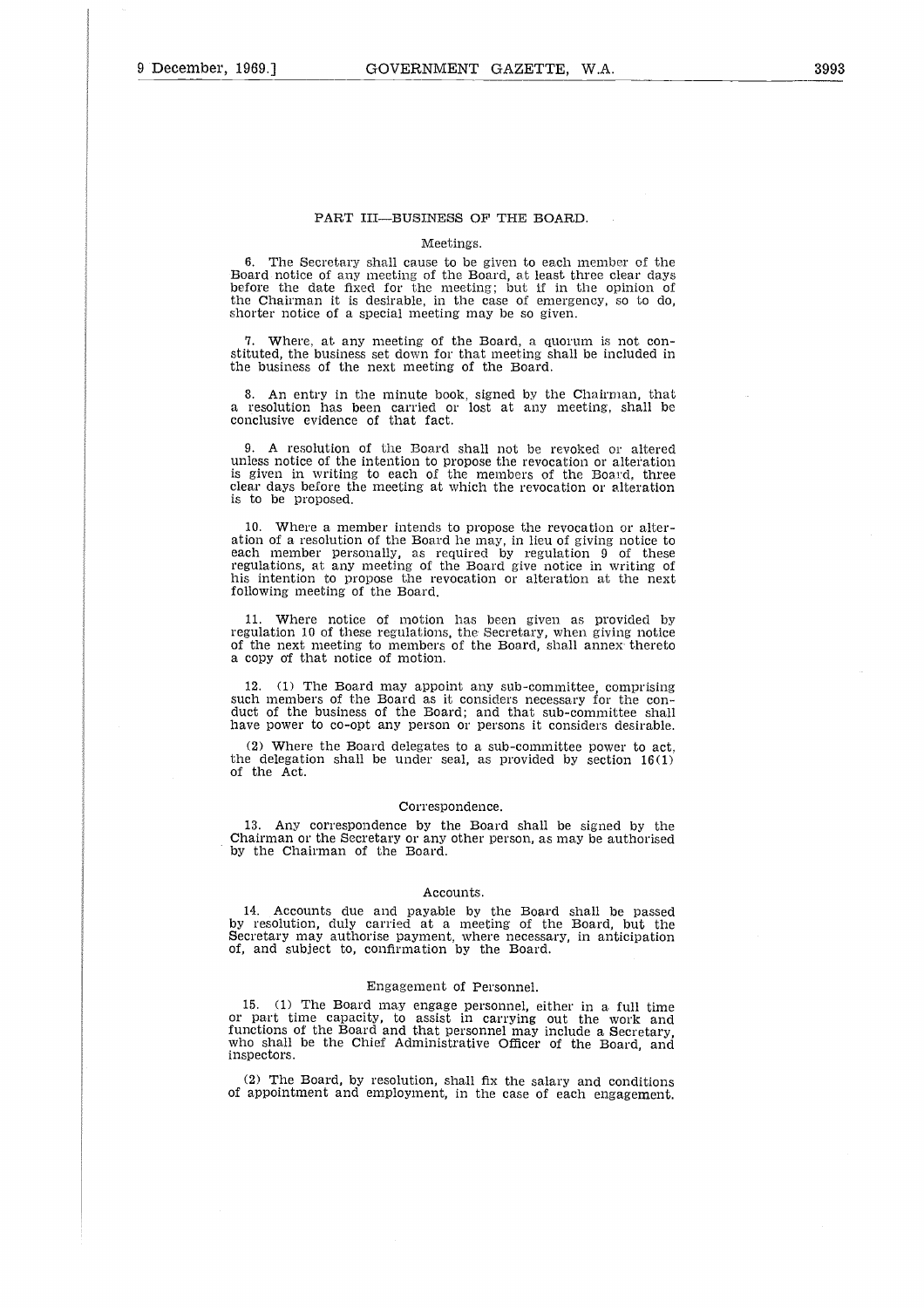# PART IV--PRESERVATION OF PURITY OF WATERS.

#### Wastes—Standards.

16. (1) The Board shall determine the standard of wastes in respect of any application to discharge wastes into any of the waters, in accordance with the circumstances of the case, and having regard to the type of industry, the quantity, composition and temperature of the wastes to be discharged, the conditions and usage of the waters and any other relevant factor.

(2) Any determination made under this regulation shall be in accordance with general standards and principles approved by the Rivers and Waters Technical Advisory Committee.

17. (1) In considering an application made under Division A of Part V of these regulations, the Board shall have regard to broad principles, and generally any wastes which it is proposed<br>to discharge into the waters shall not contain—

(a) sewage;

(b) acidity or alkalinity outside the range of a pH value between pH5 and pH9;

(c) poisons; or

- (d) any substance which is likely-
	- (i) to contribute to the formation of sludge or other deposit;
	- (ii) to contribute to the formation of scum, fat, oil, grease or floating material;
	- (iii) to contribute to the formation of objectionable odours or discolouration;
	- (iv) to be injurious to marine or animal or human life; or
	- (v) to deplete excessively the oxygen content of the waters.

(2) Without limiting the generality of the provisions of subregulation (1) of this regulation, wastes shall not be discharged into any of the waters

- (a) if it is reasonably practicable to dispose of them satisfactorily, in some other manner.
- (b) unless every reasonable and practicable step has been taken to improve the quality and appearance of the wastes, prior to discharge; and
- (c) unless they conform with any bacterial, physical and chemi-cal standards as may from time to time be laid down by the Board.

18. It is not the responsibility of the Board to specify the design, location, type of construction or particular manner in which any operation causing or threatening to cause a condition of pollution might be corrected; and any person ordered to correct the condition of any wastes shall correct the condition in a lawful manner.

19. (1) Consideration of any application for a permit to dis-charge any wastes shall be governed by the type of discharge and the ability of the waters to absorb the wastes, without detriment or deterioration.

(2) A permit may be for specified types of wastes and the quantity of wastes which will be taken into the waters shall be governed by the number of similar or other types of wastes already being discharged in the waters and any other revelant factor.

#### Inspectors.

20. (1) Any inspector appointed by the Board, pursuant to the provisions of regulation 15 of these regulations, shall carry, and whenever required produce, an authority to act as such, issued under the Seal of the Board.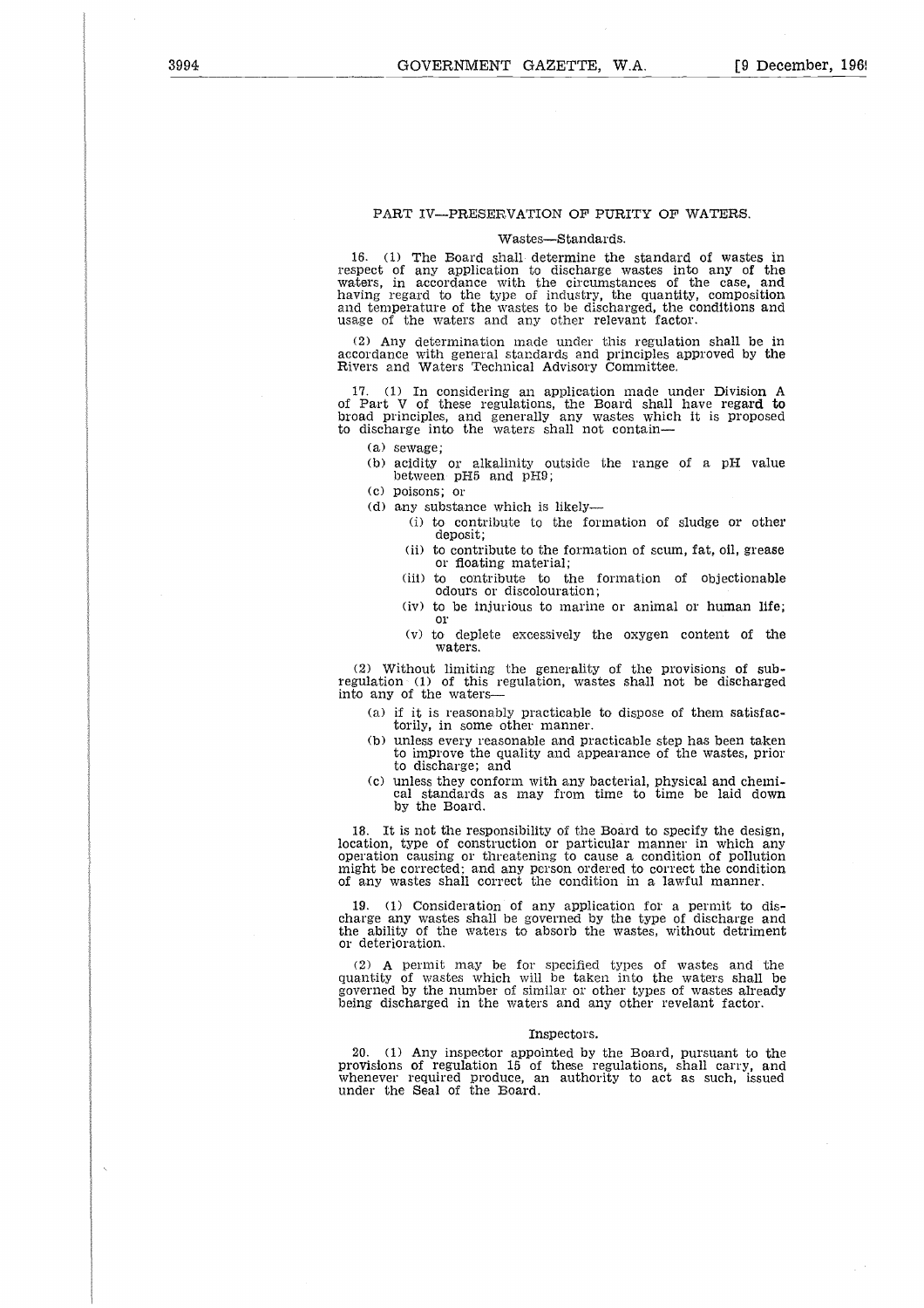(2) An inspector has authority

- (a) to enter and inspect any land or premises, on a foreshore or which is so located that, in his opinion, wastes from the land or premises may find their way to, and discharge into, any of the waters;
- (b) to board and inspect any vessel on, or structure or premises over, any of the waters; and
- (c) to take and carry away a sample or samples of any matter whether wastes or not, being or being likely to be, discharged into the waters.

(3) Any person hindering or obstructing an inspector acting in the course of his duties commits an offence against these regulations.

#### Rubbish and Litter.

21. Any person depositing rubbish, litter or other objectionable matter in or on any part of the waters or foreshores or adjacent to the foreshores, in any place where it or any of its components is, or is likely to be, or offence against these regulations.

22. (1) The Board, an inspector or a person authorised by the Board, may serve notice on the owner or occupier of any property on which there has accumulated, or on any person who has de-posited in any waters or on the foreshore, any rubbish, litter or matter, including such matter as is mentioned in regulation 21 of these regulations, requiring that person to remove that rubbish, litter or matter within a period prescribed by the notice.

(2) Any person who, having been served with a notice, pursuant to this regulation, fails or neglects to comply with the provisions of that notice commits an offence against these regulations.

(3) Where a person fails to comply with a notice served under this regulation, the Board may remove, or cause to be removed, the rubbish, litter or matter to which the notice relates and may, without prejudice to sub-regulation (2) of this regulation, recover judgment, in any court of competent jurisdiction, for the cost of that removal, against the person to whom the notice is directed.

# PART V.-PERMITS.

#### Division A—Wastes and Effluents,

23. The discharge either directly or indirectly of wastes into any of the waters or into any drain or open-cut or natural drain-age channel connecting to those waters, is subject to a permit being issued under the authority of the Board; and subject to the provisions of subregulation (2) of regulation 30 of these regulations, a person shall not so discharge wastes without first obtaining a permit therefor.

24. Every applicant for a permit shall apply by means of Form No. 1 in the Appendix.

25. Every applicant shall submit full information regarding the composition, quantity, temperature, type, maximum rate of discharge and condition of any wastes and furnish such further information as may, from time to time, be required by the Board.

26. (1) The Board shall consider each application and may, at its discretion, grant or refuse a permit in respect of the whole or any part of the application.

(2) The Board may impose conditions under which any wastes may be discharged in any of the waters and any person not complying with those conditions commits an offence against these regulations.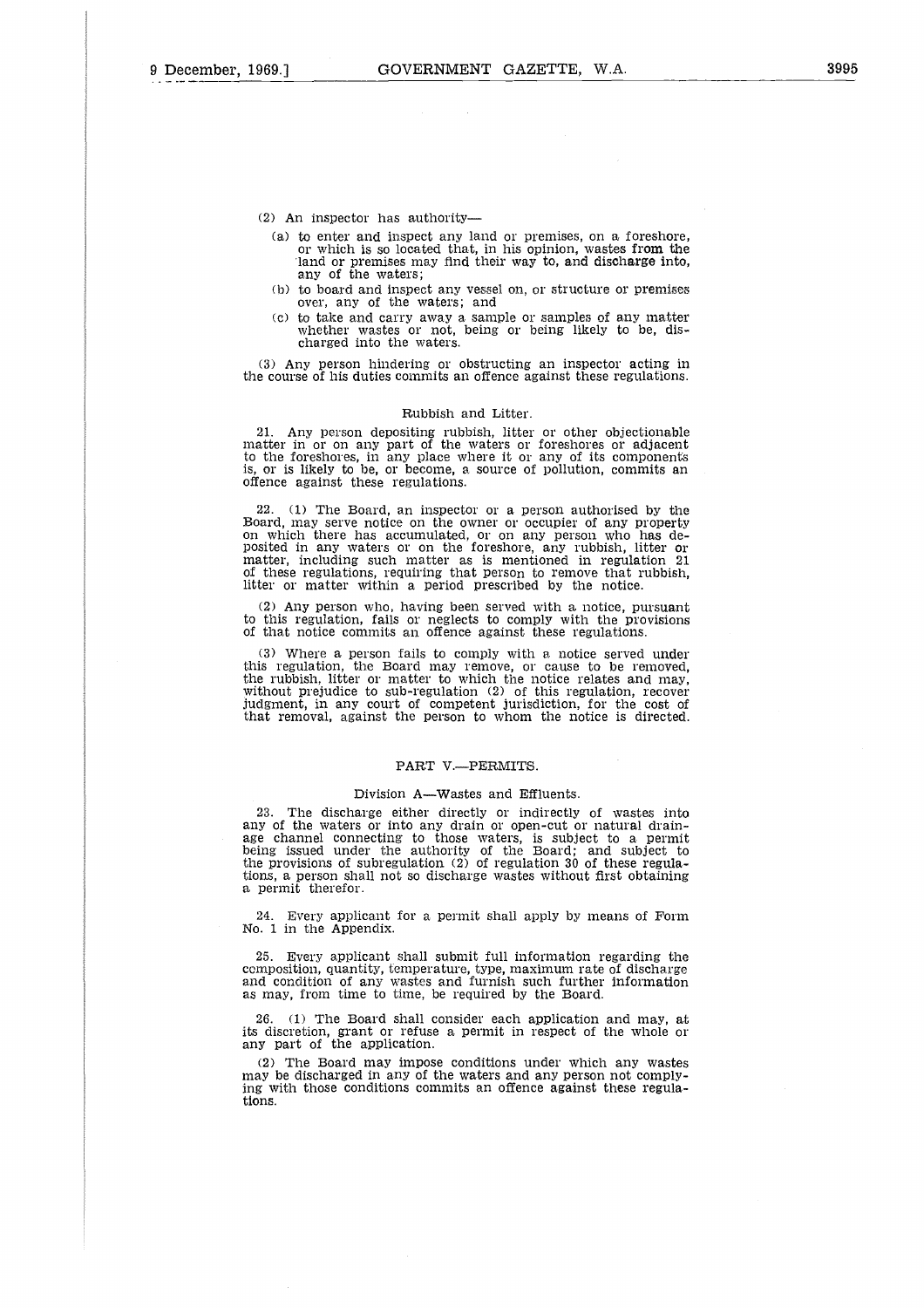(3) A permit issued by the Board under regulation 23 of these regulations shall specify the nature or types of the wastes; and should there be any subsequent change in the nature or types of the wastes, the person to whom the permit was issued shall forth-with advise the Board of the nature of that change.

27. (1) A permit shall be for such prescribed period, not exceeding twelve months, as may be determined by the Board and upon the expiry of that period the person to whom the permit was issued shall, if continuing to discharge wastes into any of the waters make application for renewal of the permit.

(2) Any person continuing to discharge wastes into any of the waters, after the expiry of a permit therefor, commits an offence against these regulations.

28. If, in the opinion of the Board, after issue of a permit there is any change in the nature of the wastes or in the conditions, or use, of the waters, the Board may re-examine the permit and may amend or revise its requirements, as it thinks fit or cancel the permit.

29. Any person using any of the waters for industrial purposes or discharging either directly or indirectly any wastes into those waters at the commencement of the Act, shall, at the request of the Board or an Inspector, apply for a permit in respect of any existing points of entry, on or before the 1st July, 1961, and a person failing so to apply commits an offence against these regulations.

 $(1)$  The Board shall, as soon as practicable, examine any application made pursuant to regulation 29 of these regulations and determine whether a permit should or should not be issued and may specify such conditions as it thinks necessary.

(2) Pending determination as to the issue of a permit under this regulation, the person or industry concerned may continue to utilise any existing method of discharge of wastes.

#### Division B—Jetties, Wharves, Bridges and River Structures Generally and Reclamation and Dredging.

31. (1) The construction or alteration of any jetty, wharf, bridge or river structure generally and the undertaking of any dredging or reclamation project in or over the waters is subject to a permi<br>being issued, under the authority of the Board, and a person shal not commence any such construction or undertaking without first obtaining a permit therefor.

(2) Every applicant for a permit shall apply by means of Form No. 2 in the Appendix, in triplicate, and submit the application to the Board, through the Harbour and Light Department or the Lands Department, as the case may require.

32. Every applicant shall submit, in triplicate, full information regarding the intended structure or proposed work and shall furnish such further information as may, from time to time, be required by the Board or the relevant Department.

The Board shall consider any application made under this Division and may at its discretion grant or refuse a permit, in respect of the whole or any part of the application; and may attach such conditions as to the grant of a permit, as it thinks fit.

34. Any person who, having obtained a permit under this Division, does not comply with any condition attaching to the permit commits an offence against these regulations.

35. Every permit under this Division shall be for such prescribed period, not exceeding twelve months, as may be determined by the Board.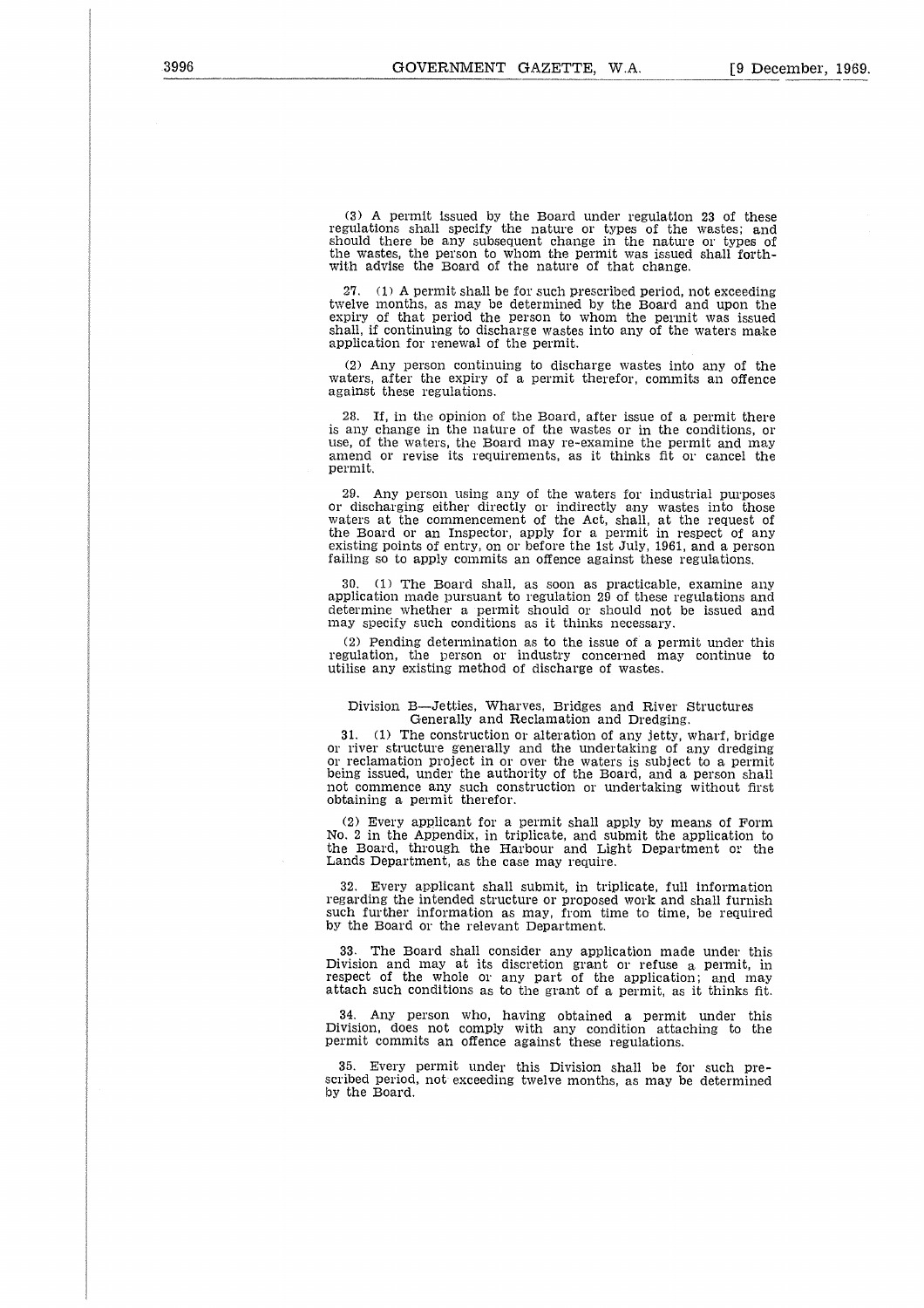36. (1) The Board may renew any permit issued under this Division for such further period or periods as it may determine, but any renewal shall have regard to the condition and use of the structures, and to any change in conditions and usage of the waters.

(2) Any person who continues the construction, alteration or use of any jetty, wharf, bridge or river structure generally or the undertaking of any dredging or reclamation project, after the expiry of a permit, therefor, commits an offence against these regulations.

37. (1) The owner or occupier of any structure in or over the waters existing at the commencement of this Act, shall make application for a permit through the Harbour and Light Department on or before the 1st July, 1961, for leave to continue using that structure; and a person failing or neglecting so to apply commits an offence against these regulations.

(2) Any person undertaking a dredging or reclamation project at the commencement of these regulations shall make application for a permit through the Lands Department on or before the 1st July, 1961, for leave to continue with that project; and a person failing or neglecting so to apply commits an offence against these regulations,

38. (1) The Board shall as soon as practicable examine any application made under regulation 37 of these regulations and determine whether a permit should or should not be issued, and may specify such conditions as it thinks fit.

(2) Pending determination as to the issue of a permit under this regulation, the owner of a structure or person undertaking a dredging or reclamation project to which this regulation applies may continue to use the structure or continue the dredging or reclamation, as the case may be.

Division C—Fees Payable on Application for a Permit.

The following fees are payable, namely:-

On initial application for a permit to discharge wastes<br>into the waters  $\ldots$   $\ldots$   $\ldots$   $\ldots$   $\ldots$ on made under regulation 37 of these regulations and<br>eit whether a permit should or should not be issued, and<br>eity such conditions as it thinks fit.<br>
In the owner of a structure or person undertaking a dredg-<br>
in, the own (Where the Board considers it necessary to have samples analysed, the applicant shall, in addition to the foregoing fee, meet the cost of any fees incurred, including fees normally charged by the Government Chemical Laboratories for that analysis.) Interior to use the structure or continue the dredging or reclama-<br>as the case may be.<br>Division C—Fees Payable on Application for a Permit.<br>The following fees are payable, namely:—<br>On initial application for a permit to di initial application for a permit to discharge wastes<br>into the waters<br>full commoders it necessary to have<br>samples analysed, the applicant shall, in addition to<br>the foregoing fee, meet the cost of any fees in-<br>curred, inclu

On application for a permit to construct jetties, wharves, bridges, structures, and for reclamation and dredg-

Division D—Appeals Against Refusal to Issue a Permit or Give an Approval.

40. (1) Any person aggrieved

- (a) by a refusal of the Board to grant a permit or give an approval under the Act; or
- (b) by a condition imposed by the Board as a condition of a permit, renewal of a permit, or approval,

may appeal against the refusal or, as the case may be, the condition, to the Minister.

(2) An appeal shall be lodged with the Minister within twentyeight days of the Board's decision being communicated to the person thereby aggrieved.

(3) The Minister shall deal with the appeal and determine the issue, as soon as practicable after lodgment of the appeal.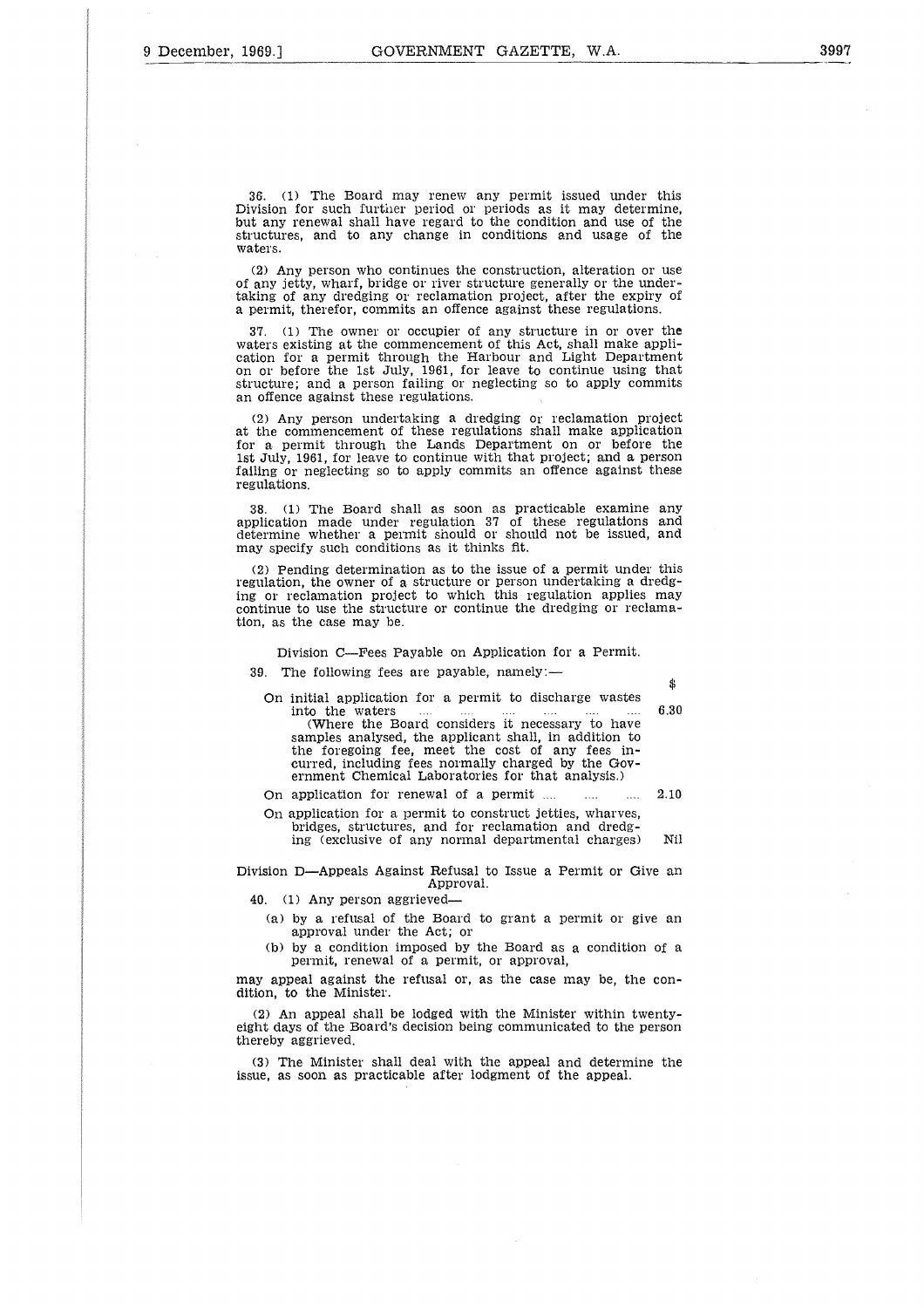(4) The Minister may, in his discretion, extend the time for lodgment of an appeal.

(5) The Minister may make such inquiries as he considers necessary and may determine any issue, with or without hearing the parties, and may call for the advice of the Rivers and Waters Technical Advisory Committee.

41. Within the time and in the manner prescribed by rules of Court, any person aggrieved by the decision of the Minister may appeal to a Judge of the Supreme Court against that decision.

# PART VI—PROSECUTIONS.

42. A prosecution for an offence under these regulations shall be undertaken only with the approval of the Board and the consent of the Minister, on the complaint of a person duly authorised, by resolution of the Board, to make that complaint.

### Penalty.

43. Subject to section 30 of the Act, any person contravening these regulations is liable to a maximum penalty of \$20 and thereafter, where applicable, to a maximum daily penalty of 50 cents per day during the continuance of the breach.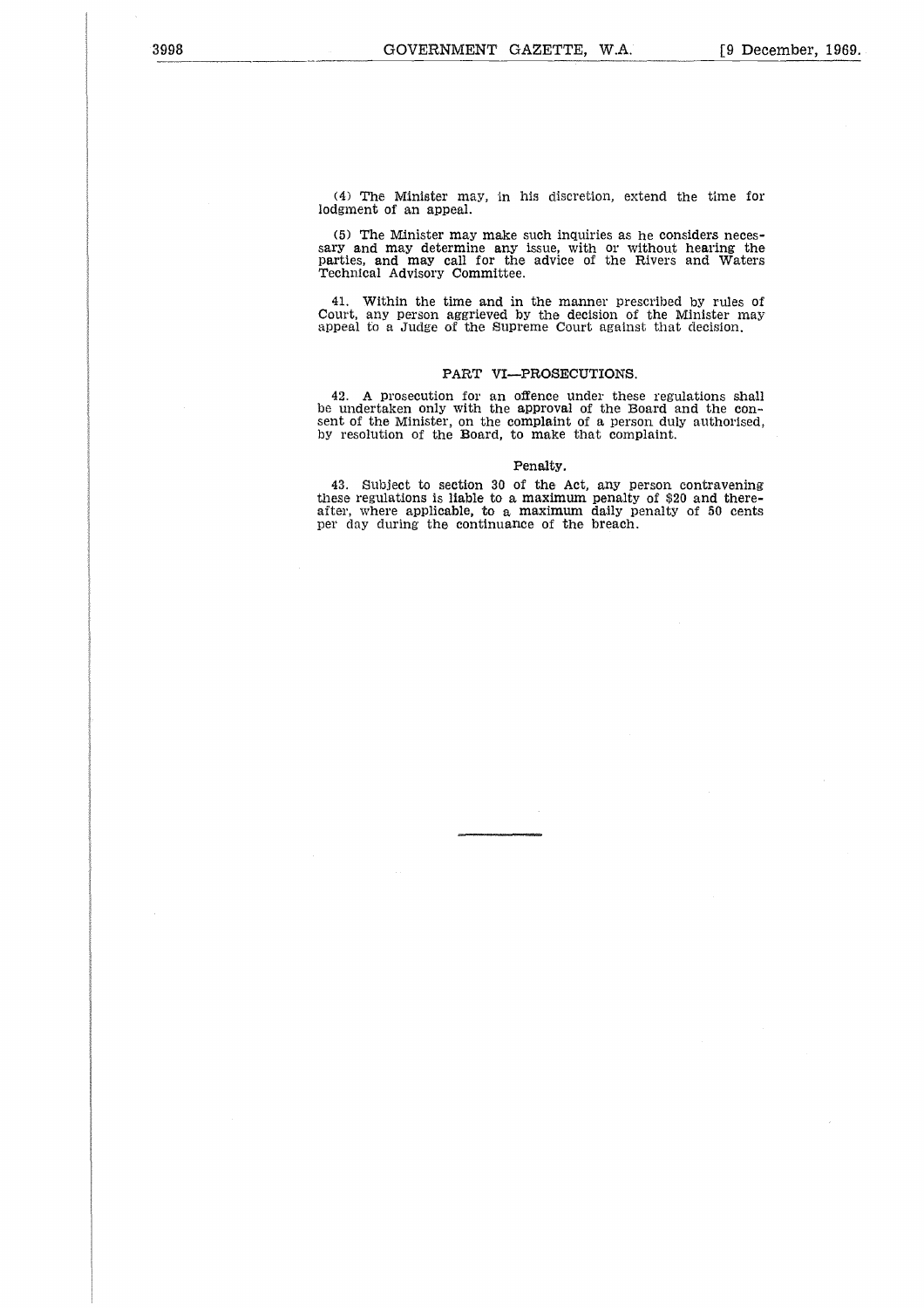#### Form No. 1.

# The Swan River Conservation Board,

#### APPLICATION FOR A PERMIT TO DISCHARGE WASTES INTO THE WATERS.

| Form No. 1.                                                                             |
|-----------------------------------------------------------------------------------------|
| The Swan River Conservation Board.                                                      |
| APPLICATION FOR A PERMIT TO DISCHARGE WASTES<br>INTO THE WATERS.                        |
| We, the undersigned, hereby make an application to discharge<br>wastes into the waters. |
|                                                                                         |
|                                                                                         |
| Name of business                                                                        |
| Type of business                                                                        |
|                                                                                         |
| Date on which it is proposed<br>to begin discharging                                    |
|                                                                                         |
| Signature.                                                                              |

In support of the above application the following information is submitted. Nature of wastes to be discharged Period over which ..<br>..<br>.e<br>.e wastes are produced Quantities of wastes, maximum and minimum-  $\begin{bmatrix} 1 \\ 2 \\ 3 \end{bmatrix}$ Quantities—Per hour he above<br>s<br>hh<br>ced ..........<br>stes, maxi<br>Per hour<br>Per week<br>ature  $\begin{bmatrix} 1 \\ 0 \\ 0 \\ 0 \\ 0 \\ 0 \end{bmatrix}$ Expected temperature In support of the above a<br>
submitted.<br>
Nature of wastes<br>
to be discharged ....................<br>
Period over which<br>
wastes are produced ..........<br>
Quantities of wastes, maxin<br>
Quantities—Per hour ...<br>
Per day ....<br>
Fxpecte of discharge Chemical analysis of s<br>givic<br>us<br>us<br>lit proposed wastes Point at which it is proposed rue de de le trait de la proporcie de la proporcie de la proporcie de la proporcie de la proporcie de la propo<br>De la proporcie de la proporcie de la proporcie de la proporcie de la proporcie de la proporcie de la proporci to discharge wastes Manner of discharge, i.e., drain, channel, tributary, main river Manner in which it is n<br>| as districts<br>| al districts proposed to treat wastes prior to discharge 

Each application must be supported by sketches, plans and details of any plant installed to treat any wastes prior to discharge to the waters (in triplicate).